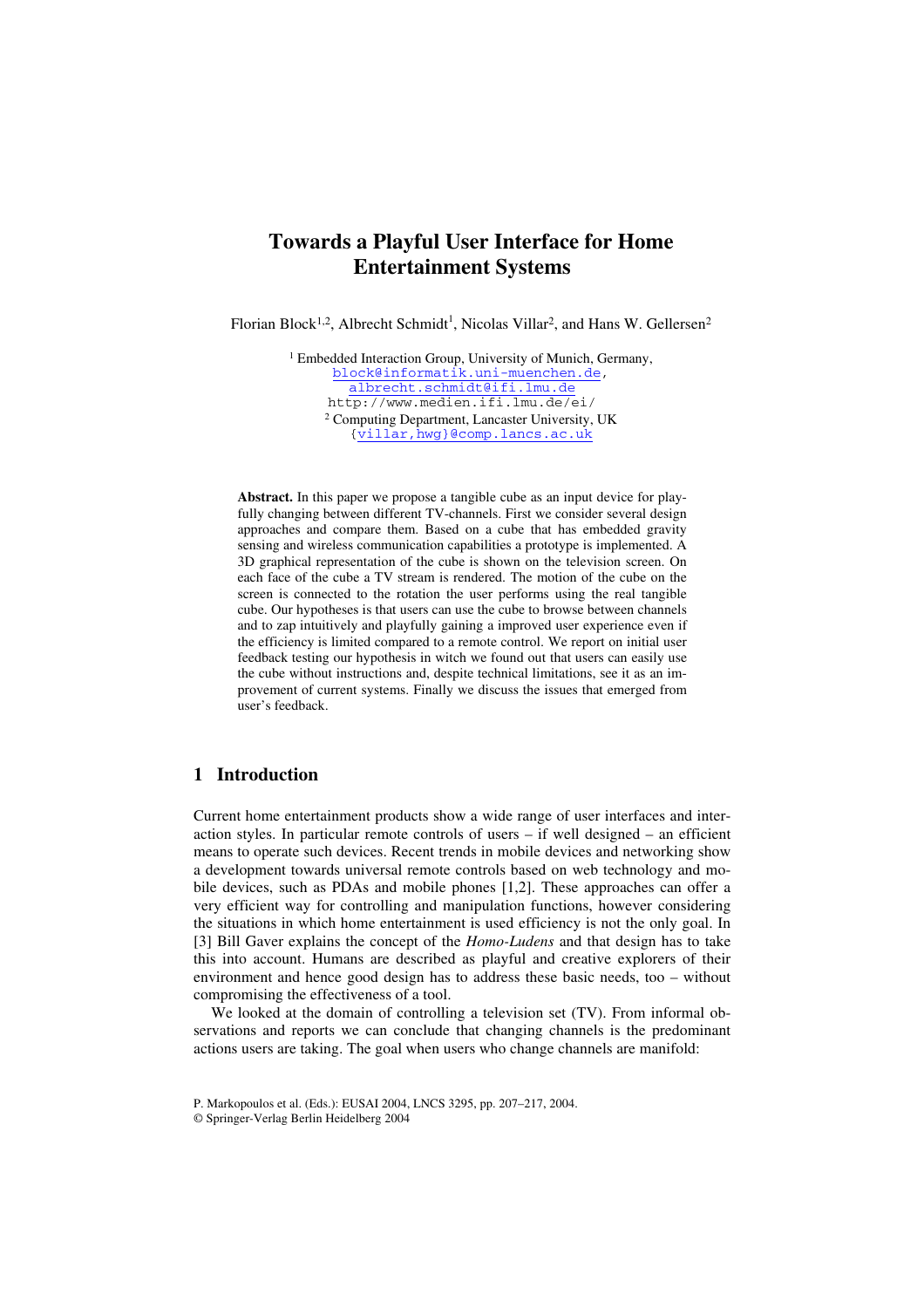- switching to a specific channel
- browse the program, getting an overview of "what is on" at the moment
- zapping (looking at various channels one after another for a short time)

In the case where the users browse or zap the efficiency of selecting a specific channel is a minor concern. Here the overall experience in using the device is at the centre. There are further functions where efficiency plays a more dominant role, e.g. switching on and of the TV, controlling volume, and switching views (television and teletext). Most other functions are to our knowledge used rarely in daily use. In this paper we report on a project where we explore a specific design option that

introduces a playful element to controlling channels on a TV. Our focus was on providing means for changing a channel in a playful and pleasant, but hence effective way. Other functions could be included in the interface but this is not discussed further in this paper. In the next section we briefly explain the idea how we assessed the concept by talking to users. This is followed by a detailed description of the implementation. We discuss then our use experience and initial user feedback. Finally this is concluded with a discussion showing general issues for building tangible user interfaces for this domain.

## **2 Idea and Initial User Feedback**

The basic idea for a new user interfaces for changing TV channels resulted of informal observations of people watching television. Browsing and zapping is with many people by now a common way of using these systems. Our experience form the UK and Germany suggests that breaks for advertising and a fairly large number of channels available are factors that enforce this way of using a TV. When browsing and zapping it can be observed that people use the "next-channel" and step through all programs rather than selecting a specific channel. These observations lead to the idea to create a playful interface for channel selection.

The basic concept is to use a handy cube that allows changing the channels on TV by physical movement in a 3D-space. More specific a virtual version of the cube is shown on the television screen. On each phase of the cube a TV stream is rendered. The motion of the cube on the screen is connected to the rotation the user performs using the real cube. The user now can rotate the real cube in order to see the different sides and the TV channels respectively. If the cube is put down and not moved anymore the TV channel currently facing the user on the virtual cube is enlarged to cover the full screen. As soon as the user picks the cube up again the currently showing channel is resized back to the facing site of the virtual cube. Other channels are shown on the other sides of the cube.

Before implementing the system we talked to potential users to get an initial feedback. In particular we were interested in the following two issues:

- Is the idea of the interface intuitive and easy to understand?
- Do people like the idea of a playful interface for a TV even if it reduces efficiency?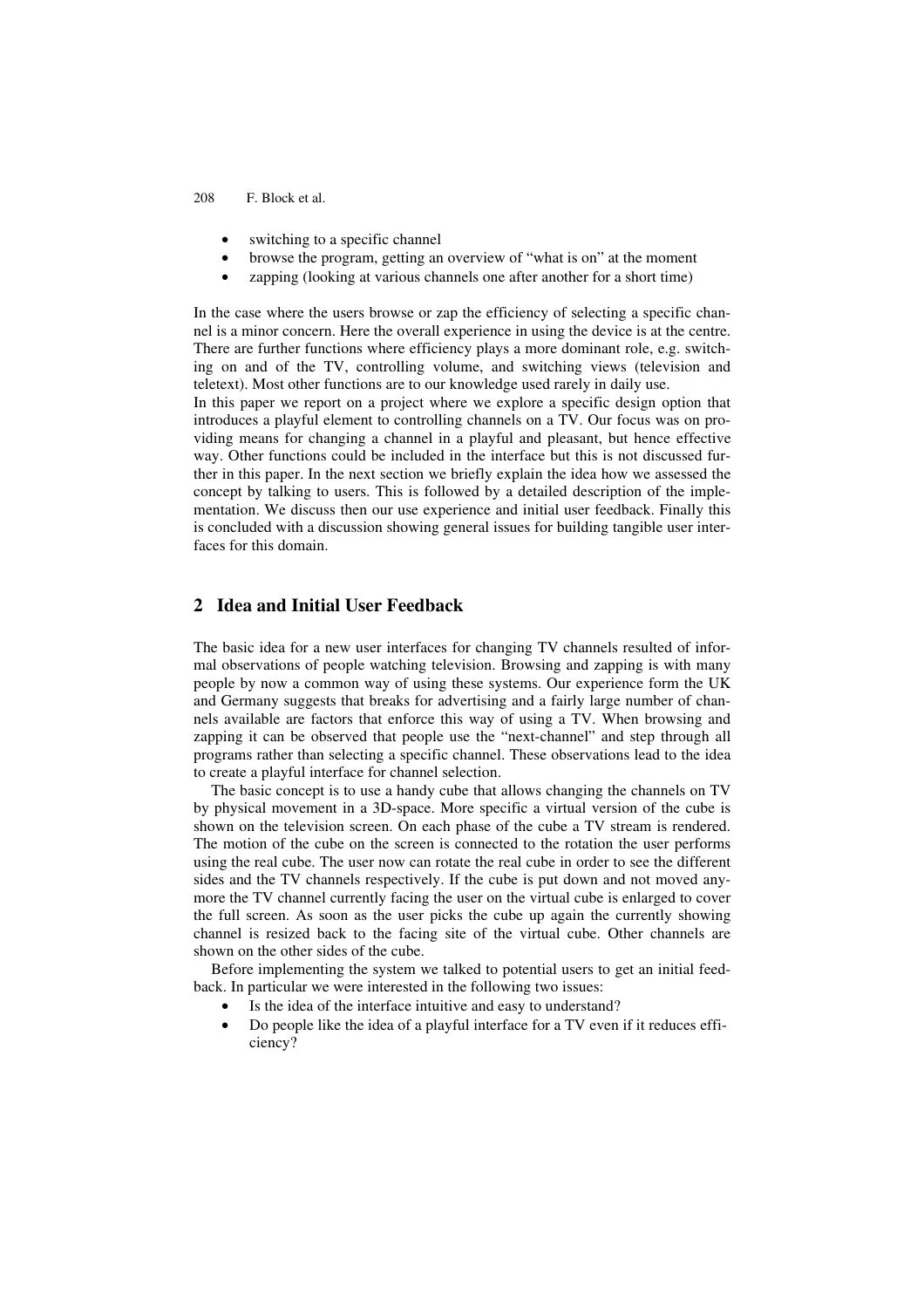The first question we approached showing people a sketch with a cube on a TV (which channel names on the sides) and a cube in a hand and asking how they think this UI works and how they would explore it. See figure 1 for a sample sketch. In this discussions we potential users we gained evidence that they could easily understand the concept and that they would do the right things to explore the interface.

After people understood the user interface we asked how they felt about drawbacks, especially with regard efficiency of direct channel select. For people this seems to be a minor concern as they generally do not find the task of selecting the channel time critical. One even mentioned that when zapping – the idea is to spend time – and hence playfulness is more important efficiency.

Based on this feedback we explored options for implementing such a system and to explore its usefulness and usability.



**Fig. 1.** To give users an idea what we would like to build we used a simple sketch that explains the basic concept. After people got the idea we asked initial user feedback.

## **3 Exploring the Design Space**

Before implementing a full prototype we explored several design options. The first issue was related to finding a tangible object that is the physical manipulator and has a visual counterpart on the screen. A cube offered the affordances that proved to be most interesting. It can be easily handled by people, the manipulations (picking it up, putting it down, rotation and translation) are intuitive and it can be placed on any horizontal surface. Furthermore a cube offers clear faces to place the information (TV channels) on.

We explored further geometrical shapes, such as a hexagon, a cylinder, and a sphere. The hexagon seems an interesting object, this is as also explored by Butz et al. in [4], however we found the manipulations less intuitive. The hexagon also offers an easy way for presenting information on it. The sphere and the cylinder are very playful to use, however put them down a surface is a problem (the role away). Additionally visualization is discrete information units (such as separate TV streams) is more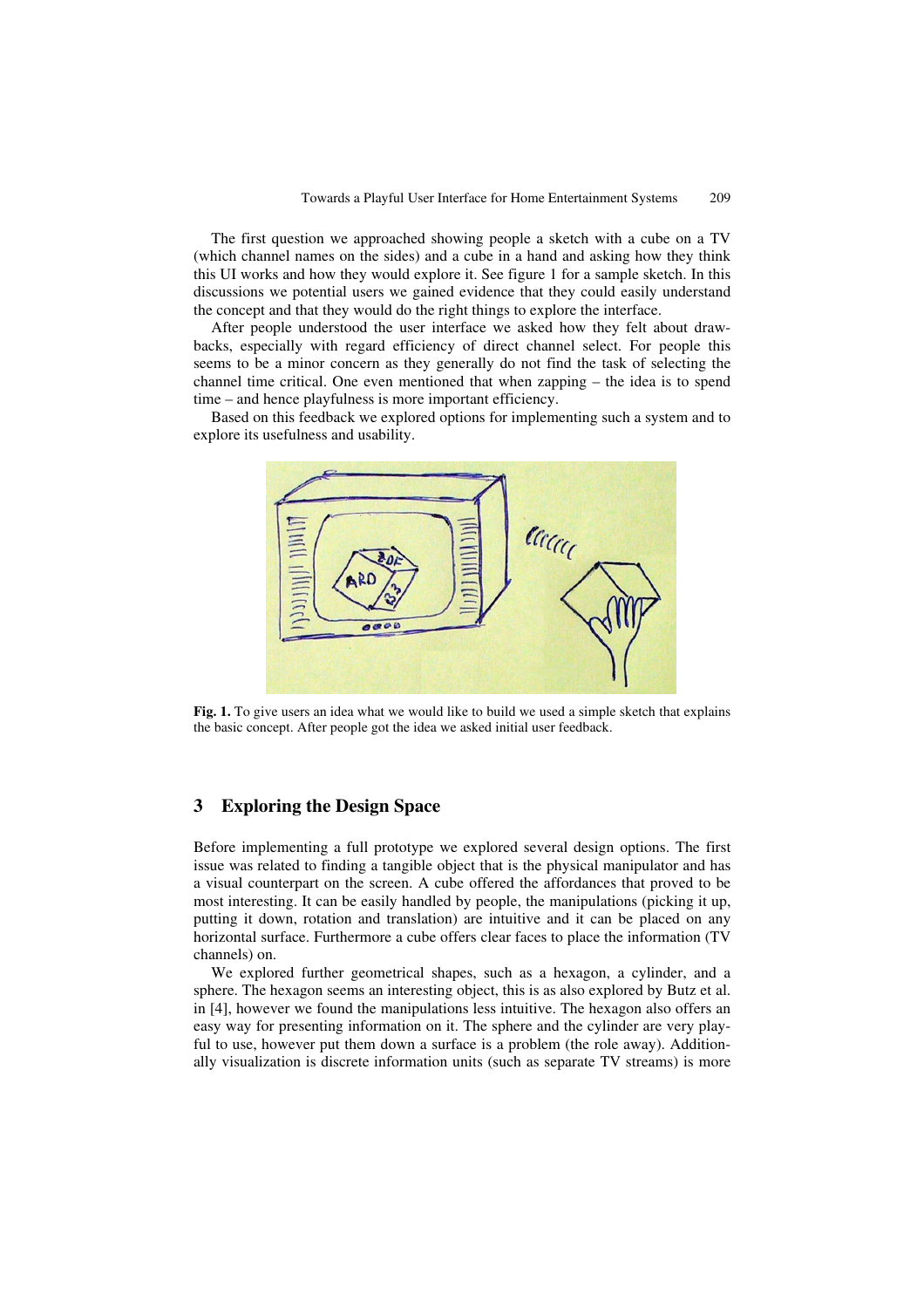difficult and there is no clear natural mapping. In figure 2 a sphere and a cube are shown next to the prototypical hardware that was used for sensing in the initial test. The prototyping tool is based on a Smart-Its hardware [5, 6]. Similar systems have been used in other projects, e.g. [7].



**Fig. 2.** In the initial design phase we explored different physical manipulation devices. The examples shown here are a sphere (left) and a cube (middle). These devices are built based on – Smart-Its - a platform for prototyping ubicomp applications.

For implementing the visualisation we chose to present a 3D model of the physical object manipulated by the user. For the representation of the TV channels we considered several options. The low fidelity would present only names and logos of the channels on the object. The high fidelity version should render continuously the current life TV stream on each face of the cube. An option in between is to have screen shots of all channels as representations. Given the aim to create a playful experience it appeared important to seek a high fidelity solution, even if this requires a number of receivers providing the TV feeds.

# **4 Implementation**

To further explore this type of user interface we build a fully functional prototype of the system.

## **4.1 System Architecture**

The overall system consists of two main components. The cube as tangible user interface is one component and the visual representation of the cube on the screen is the other. This is very similar to the sketch in figure 1. To make the system functional further components are required: the RF-receiver linking the tangible UI to the system, the driver code converting the sensor information into meaningful geometrical information, and the video source that can be mapped to the faces of the cube. In the following we explain these components in more detail.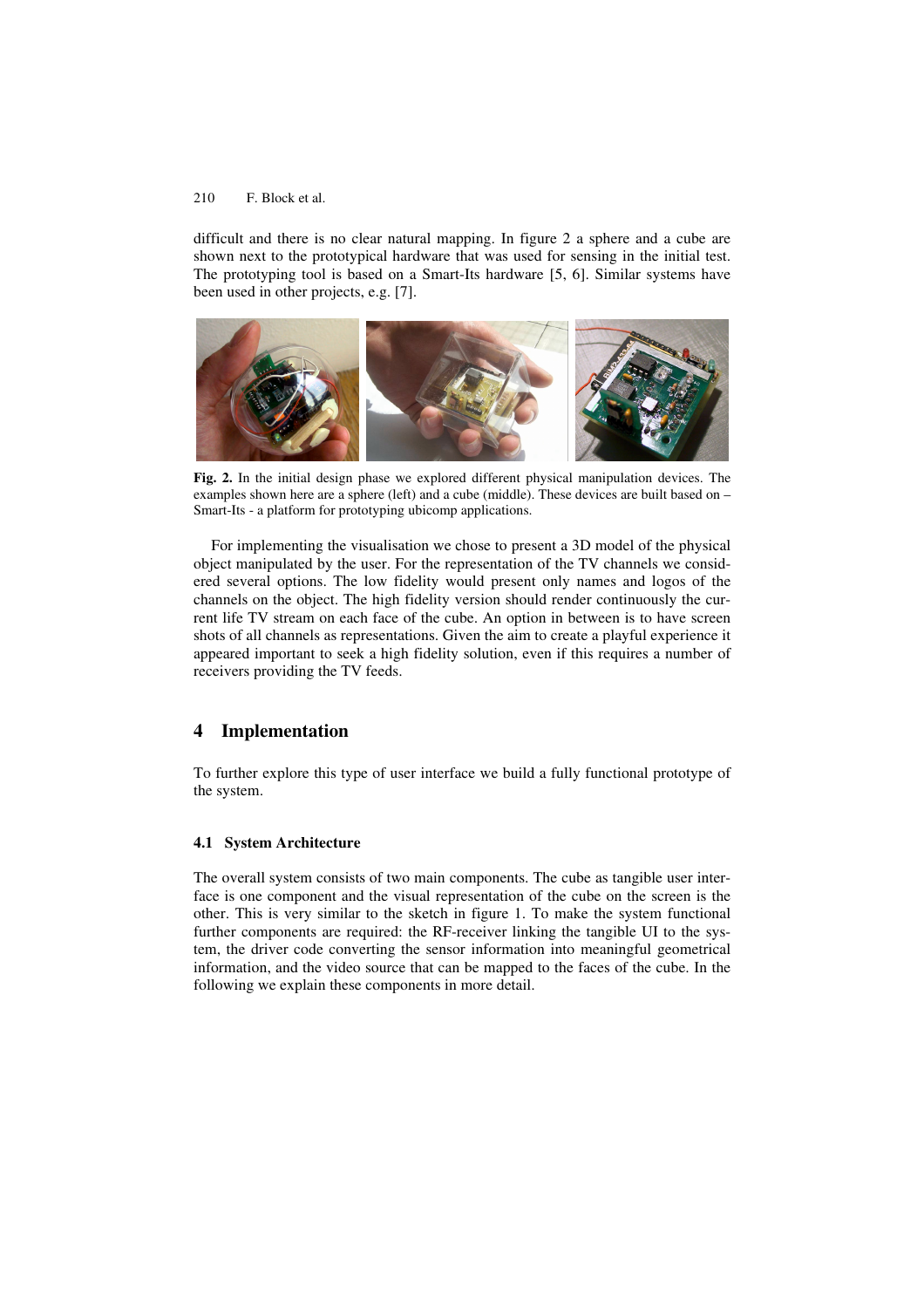#### **4.2 Tangible UI and Receiver Unit**

The hardware customized for the project is based on two Smart-Its that are wirelessly linked. The communication is via short range RF (up to 30m, FM) using a simple broadcast protocol. Full technical details can be found at [8].

Attached to the Smart-It included in the cube is a sensor board which is equipped with two accelerometers that are orthogonally adjusted. Each accelerometer includes 2 orthogonal adjusted sensors. The sensors used are accelerometers by Analog Devices (ADXL311) offering a measuring range of +/-2g. By using this arrangement, also depicted in figure 3, we get acceleration in three dimensions (X-Y and X-Z). The four resulting raw-data streams are constantly transmitted at a rate of about 30Hz per channel. The raw values are received by a second Smart-It which forwards the data over a standard RS-232 serial line to the computer running the visualization. Concepts for optimizing the design of a three-axis accelerometer are discussed in [9].

The raw values are collected by the input handling of the driver unit and passed to the data analysing unit. As one of the original four data streams is redundant only three of them are taken into account. To deal with inaccuracies several values are recorded over a short time and smoothened by applying a running average. The preprocessing causes a delay of about 50ms, but improves the data significantly.



**Fig. 3.** On the left the physical arrangement of the two sensor devices inside the cube is depicted. On the right the abstracted view is shown.

Afterwards for each sensor orientation values are linearly converted to a floating point in the interval [-1.0, 1.0]. The minimum and maximum values are calibrated to the accelerometer's two extreme values caused by gravity (see Figure 3). The final resolution achieved is sensor-dependent approximately limited to resolution of 0.02 consequently to a total amount of 100 steps over the total calibrated range ([-  $1.0;+1.0]$ ). The three converted values are paired in three different groups each with two elements  $(X \text{ and } Y, X \text{ and } Z, Y \text{ and } Z)$ . For each group it is now possible to calculate the angle between the gravity vector and one of the vectors in the group. This is achieved by applying the arctan function on the individual group quotients: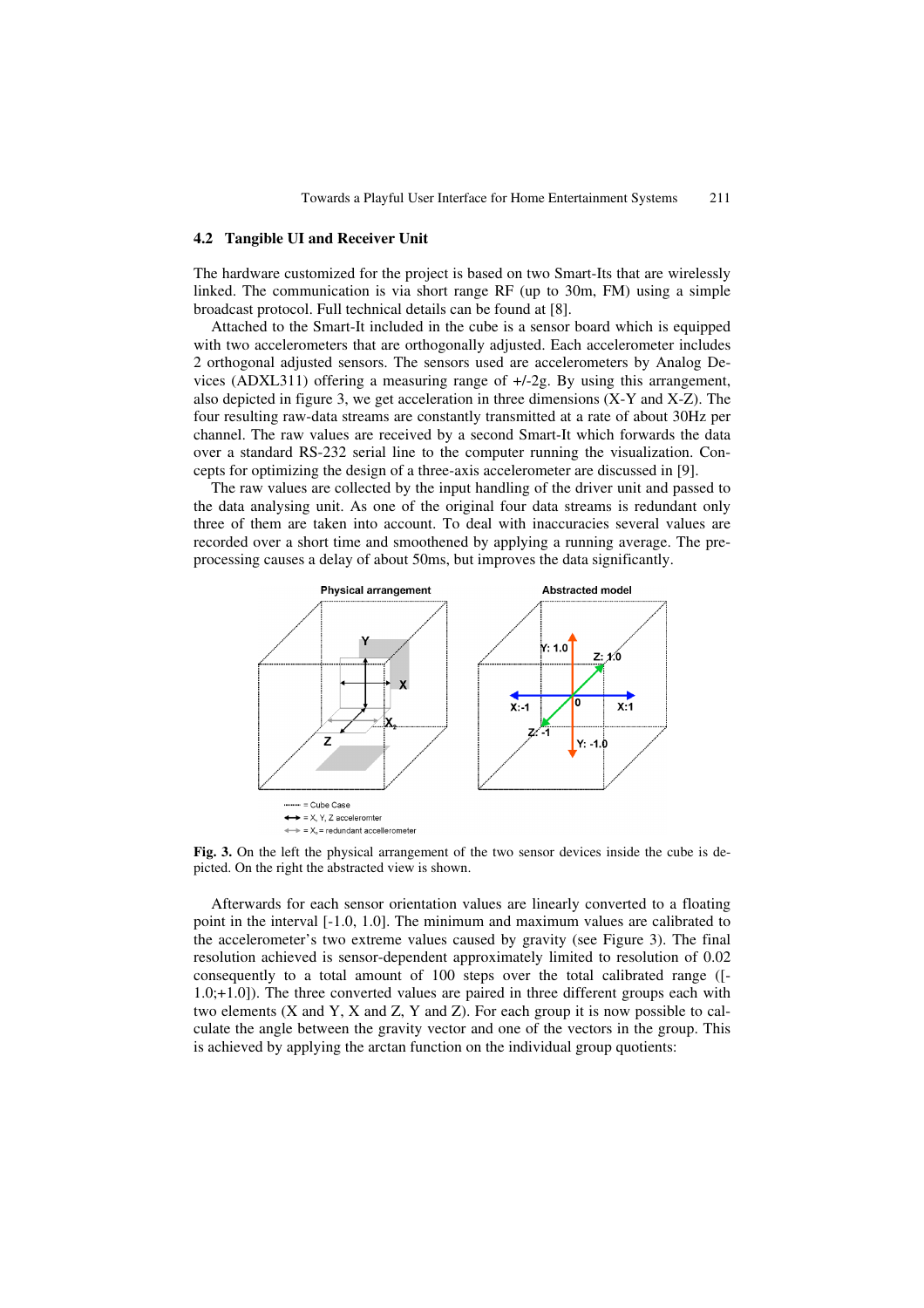$$
\alpha = \arctan\frac{x}{y}, \beta = \arctan\frac{x}{z}, \gamma = \arctan\frac{y}{z}
$$

As x, y and z are values between -1.0 and 1.0 the arctan delivers angles between - 180° and 180° giving a full 360° range, see Figure 4. In theory this results in 3 angles between gravity and one vector in each group.



**Fig. 4.** If the components of the gravity vector are known the angle of the cube related to the gravity vector can be calculated.

Unlike the angles related to gravity, the rotation around the worlds Y-Axis (that is perpendicular to the floor) can not be measured by the sensors used in the prototype and is therefore simulated by a state machine. Once calibrated it keeps track of the according Y-rotation and can consequently decide which side of the real cube is currently facing the user. Based on that information the current world's Y Angle can be set in 90° steps. For details on the state machine algorithm see [10]. Analysing the gravity-related values gives the result that, depending on the side that is up, always one angle seems to have a very low resolution and in the worst case flicker in steps of up to 180°. Logically this is no problem as only 2 gravity related angles are needed. However, practically it has to be decided which of the three angles we employ in the final transformation and also to avoid using the flickering angle. Before defining an efficient selection strategy we need to explain the observed behaviour.

The effect is due to a simple mathematical relation of the x, y and z values. As long as the cube is not being translated, the three components together always form the g-vector which is, like mentioned earlier, calibrated to the absolute value of 1.0  $(x^{2} + y^{2} + z^{2} = 1)$ . Looking at  $x^{2} + y^{2} = 1 - z^{2}$  the geometrically interpretation would be that all x-y value pairs, plotted in a Cartesian coordinate system, lie on a circle with radius  $1 - z^2$ . The closer the value for z is to the absolute value of 1 the smaller the radius for the value pairs of the X-Y group becomes. As sensor data has a limited resolution and is not optimal this cases problems. Consequently this means the resolution decreases to 0 with z increasing to the absolute value of 1. Figure 5 shows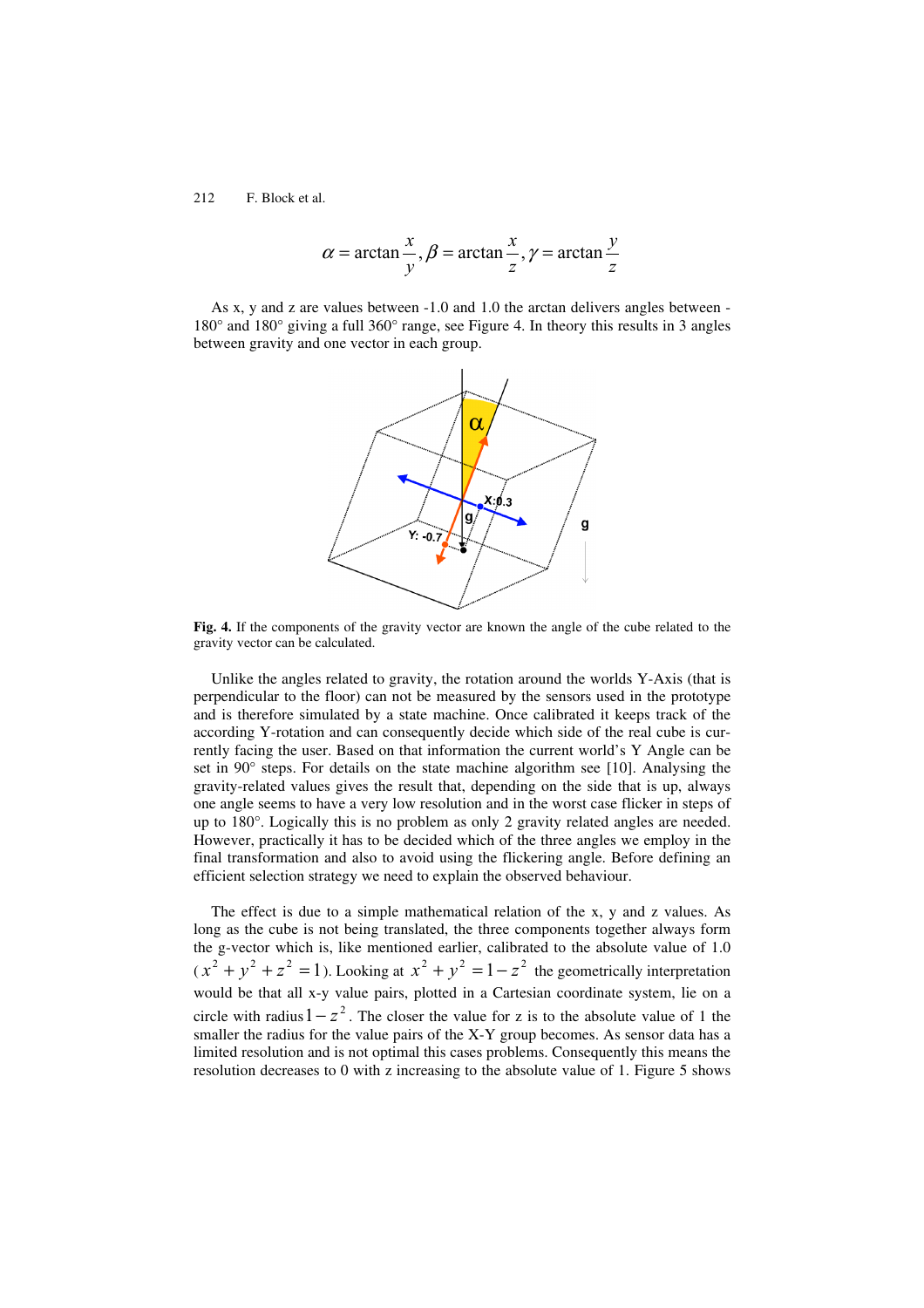an illustration for an example resolution. Considering the angles – a lower resolution in values causes a lower resolution in angles and this explains the formerly mentioned flickering as the resolution is nearly 0.



**Fig. 5.** The XY resolution decreases to 0 with z increasing to the absolute value of 1. The image shows an example with a decrease of resolution with a base resolution of 10 by 10.

For finding a strategy to employ the calculated angles correctly, we look at two different resolutions during a transition. We can approximate the resolution of a group with the current radius r by using the formula for the circumference:

> $res_{approx} = 2r\pi \cdot res_{v}$ , where res<sub>v</sub> is the value resolution (in our case  $res_v = 100$ ).

Looking at the approximated resolutions of the XY and XZ group in dependency of the z value (this corresponds to a rotation around the X-Axis, see fig 3 for illustration) gives the following progression of resolution, depicted in figure 6.:



**Fig. 6.** Plotting the resolution of the of XY and XZ groups in dependency of the z-values.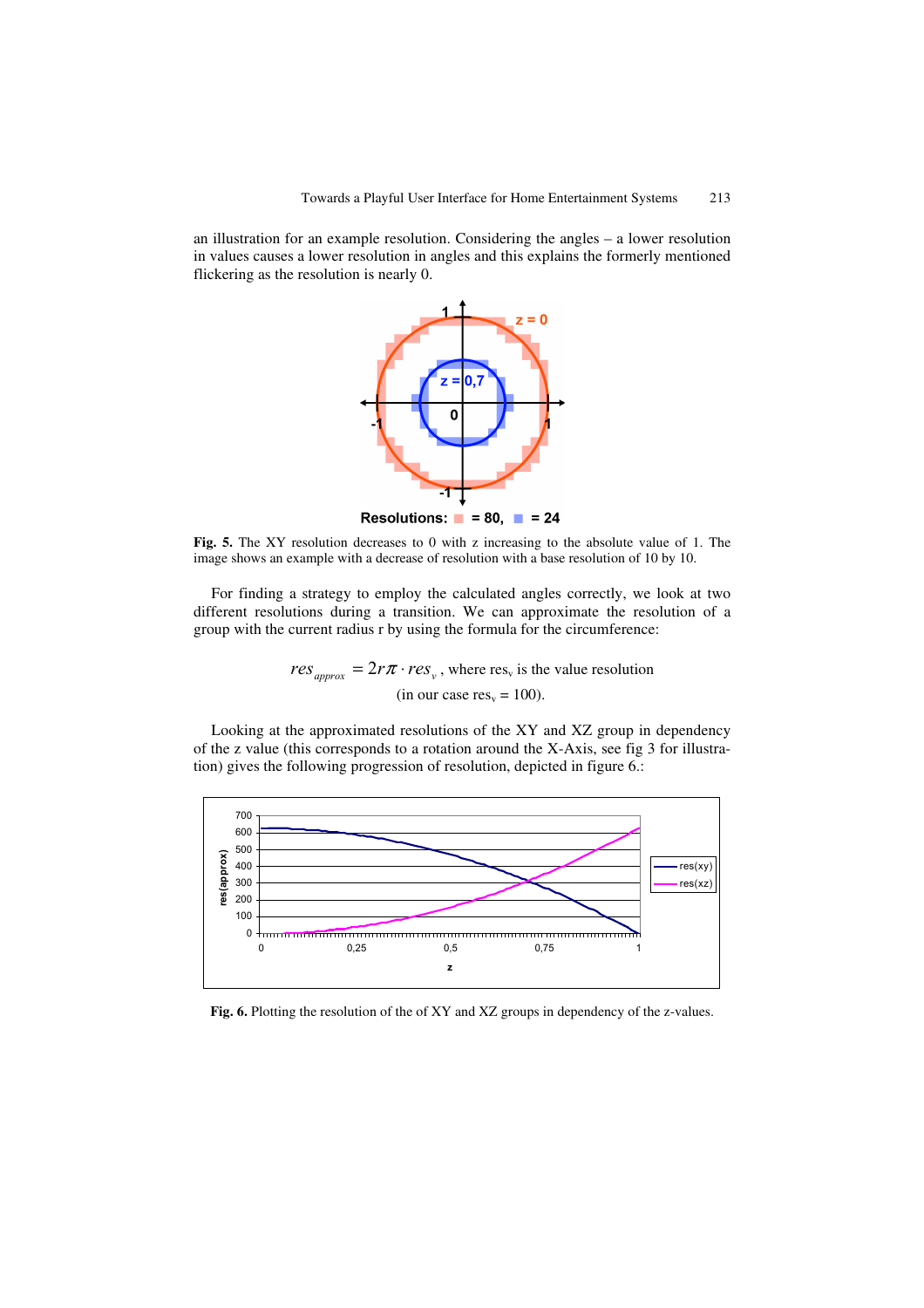Calculating the corresponding YZ-angle at the point of intersection delivers a value of exactly 45°. Repeating this procedure with all different values and cube states gives the significant transition angles of -135°, -45°, 45° and 135°. In the example depicted we exchange the XY-angle with the XZ angle, as soon as the YZangle crosses one of the given values.

This results in the following algorithm for handling the validity of the three angles. Assuming that there are three groups g1, g2, g3. Then the following two rules apply:

- I) Exactly 2 groups must always be valid.
- II) If a valid group's angle crosses  $-135^\circ$ ,  $-45^\circ$ ,  $45^\circ$  or  $135^\circ$  switch the validity state of the other two groups.

Now you always have two valid angles to mount on the worlds  $X$  and  $Z$  rotations and a Y angle given by the state machine. The state machine now sets up a basic transformation matrix bringing the cube its current state. After that the state machines decides on how to additionally apply the current valid angels on the worlds X and Z rotations. This matrix, applied to an arbitrary geometry would now transform the structure according to the real cube's rotation state. Eventually the final transformation matrix, the underlying raw and the average arrays are offered via the driver interface. Additional an event engine analyses the average history and calculates noiselevel over a range of one hundred values. By also considering the calibrated sensor data it can decide, if the cube is lying on a plain object and fire the according events when it enters or leaves this state.

### **4.3 Screen Interface and Visualization**

The Screen Interface generally consists of three software parts and a screen device. The input module access the data provided by the driver and forwards it to the program logic. Depending on the occurred events it chooses either full screen or zapping mode and additionally updates a global transformation matrix that is later used by the graphics engine to calculate the virtual cube. The program logic also assigns the six video sources that are for now just static.

A parallel thread renders the videos in the background and derives ready textures to be used in the final scene. To perform the final drawing we rely on the graphics engines 3D capabilities. It uses the transformation matrix, updated by the data acquisition thread, to calculate the virtual cube's geometry. Finally the different textures are accordingly projected onto the different sides. This is rendered into a threedimensional environment covered by a two-dimensional descriptive layer containing instructional information.

Additional, each sign of the cube is numbered according to the real cubes enumeration. This is a helpful tool for recalibration as it shows the Y-rotation the state machine is currently assuming. An aberration of the real cube and the virtual cube thus indicates a mis-calibration.

The graphics engine uses Microsoft's DirectX because it supports existing hardware accelerators as well as various types of audio and video formats. Possible videosources are all Windows-Media supported local or streamed file types like .AVI,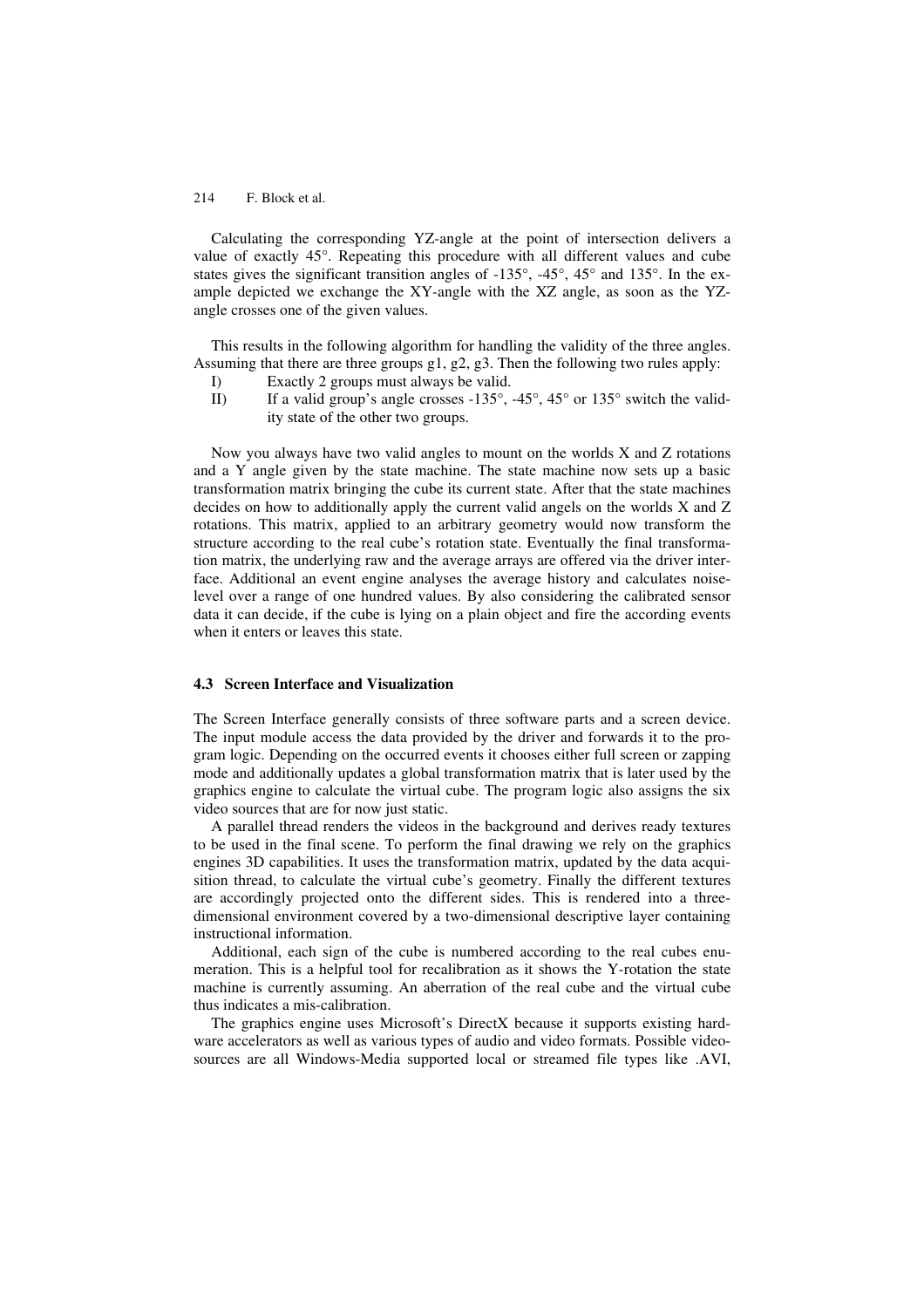.MPEG, .ASF or .WMV. To provide TV life feed we have one stream available for each channel. Depending on the used graphics hardware, the final presentation can be output to all supported display types and resolutions.

### **4.4 Usage of the System**

The user interaction with the interface is quite simple: The TV is turned on and as usual a channel is showing. The cube is lying next to the device and can be picked up at any time. As soon as this happens, the currently showing channel is scaled down revealing the three-dimensional environment including the virtual cube and afterwards snaps on the side that it is assigned to. Now the screen of Figure 7 is showing and the cube is reaction on the user's input. As the user rotates the real cube to a new position new live streams are shown. By this she is able to see up to three videos at the same time. The user is has the option to preview the adjoining sides by navigating to the next destination. Assuming that the user's goal is to bring her favoured media to the front position (which is the best visible one) the program-logic considers it as the user's selection. There is also no change of that side if the user lies the cube down, consequently the selected media stays in focus. Based on that assumption the application chooses the front media to be enlarged to full screen as soon as the user puts the cube back on a surface. The user can repeat they this procedure as often as she wants.



**Fig. 7.** A user exploring the cube interface by interacting with a large screen television.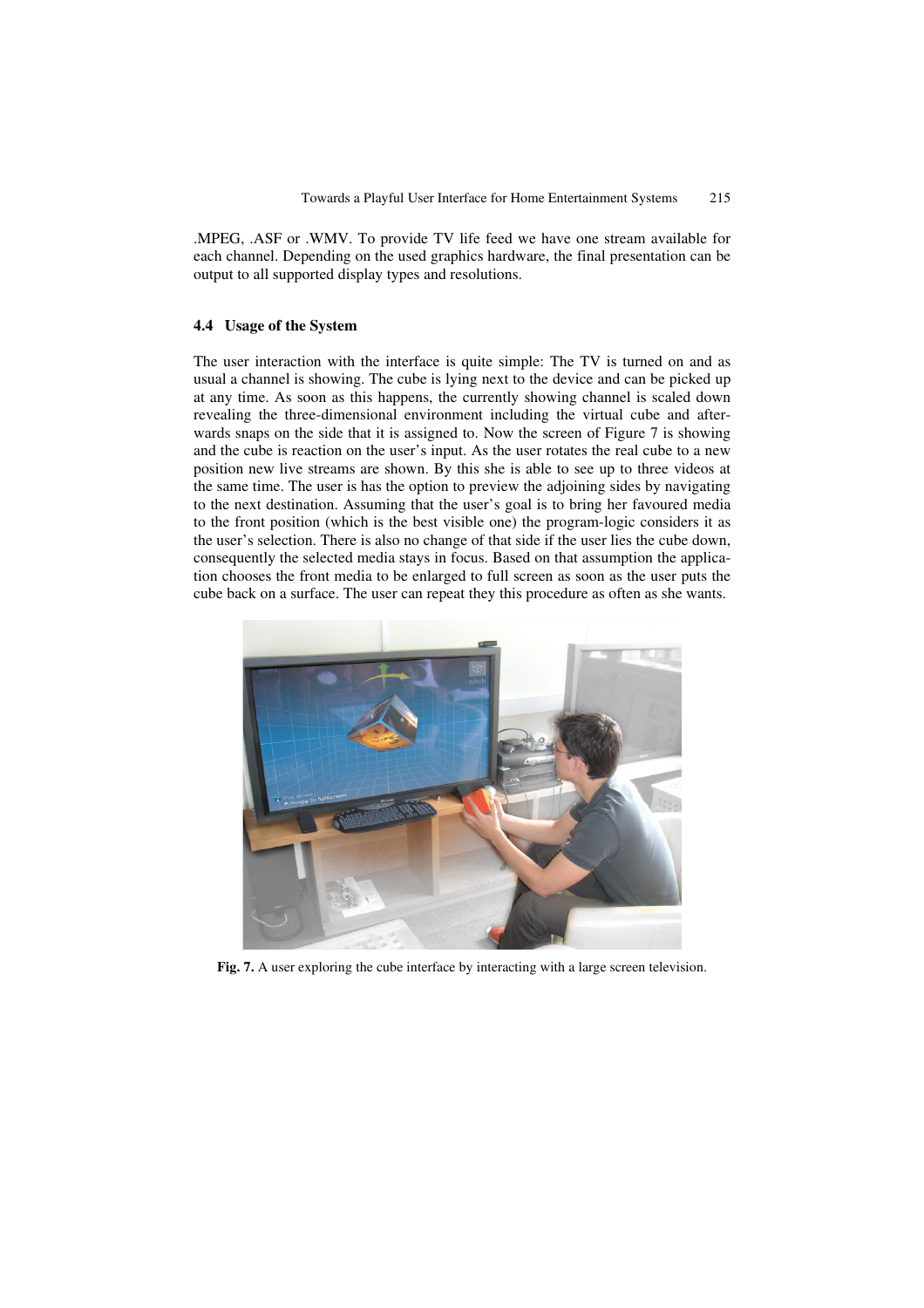## **5 User Feedback on the Prototype and Discussion**

After finalizing the prototype we asked 6 users to casually explore the system. In this phase we were in particular interested in potential problems that occur when using the system.

One problem that became quickly obvious is the missing capability to sense the third angle due to the sensor system used and due to the fact that the sensing is related to gravity. The experience for the user is significantly different for motions in different direction. In two directions the reaction of the virtual counterpart is very direct and immediate, whereas the coupling in the third dimension is very rough (as described above). This different behaviour conflicts with the user's intuitive understanding of the connection between the real and the virtual cube.

However having one dimension that does not respond immediate also introduced a certain degree of freedom to the usage. In our sessions we recognized that users facilitate this as a feature. By relying on the system to ignore a limited Y roation the user can reset a position – this is similar to lifting a mouse for readjusting it into a more comfortable place without manipulation in the virtual space.

A further issue that we investigated was the fact that we had to decide what information (channels) to put on the limited number of faces on the cube. There was not final conclusion but several options seem appropriate depending on the user and the environment. One approach is to give the user the opportunity to freely assign the sites with her favourite channels. Another strategy would be to randomly assign TV-Channels to the sides and exchanging them on the fly as soon as they are rotated to a non-visible state. This is more related to the idea of a playful interaction.

Similar to the feature image-in-image the cube shows more than one stream at the time. This is similar to a feature more and more TV-devices have namely the possibility to add a little window of another channel in one of the full screen's corners and be able to quickly switch between them. In this respect the cube interface offers more options as there are up to 3 channels on at once and further 3 are quickly available.

The overall user feedback was that the user interface provides a intuitive and more playful user interface to a TV, even with the limitations mentioned above.

## **6 Conclusion**

In this paper we presented the idea, the concept, implementation, and initial user feedback on a new interface for a TV. We explored different types of potential devices that can be used as a tangible UI and decided to use a cube because of the affordances given and the clear mapping to visualization.

The implementation consists of several parts: a tangible UI that is wirelessly connected to the system on which the visualization is realized. To acquire information about the user's manipulation of the interface a unit sensing four axis of acceleration is used. The acceleration values are converted and used to move the visual representation of the screen.

Initial user feedback suggests that having user interfaces that are effective and playful can create a good user experience. In cases such as watching TV providing a